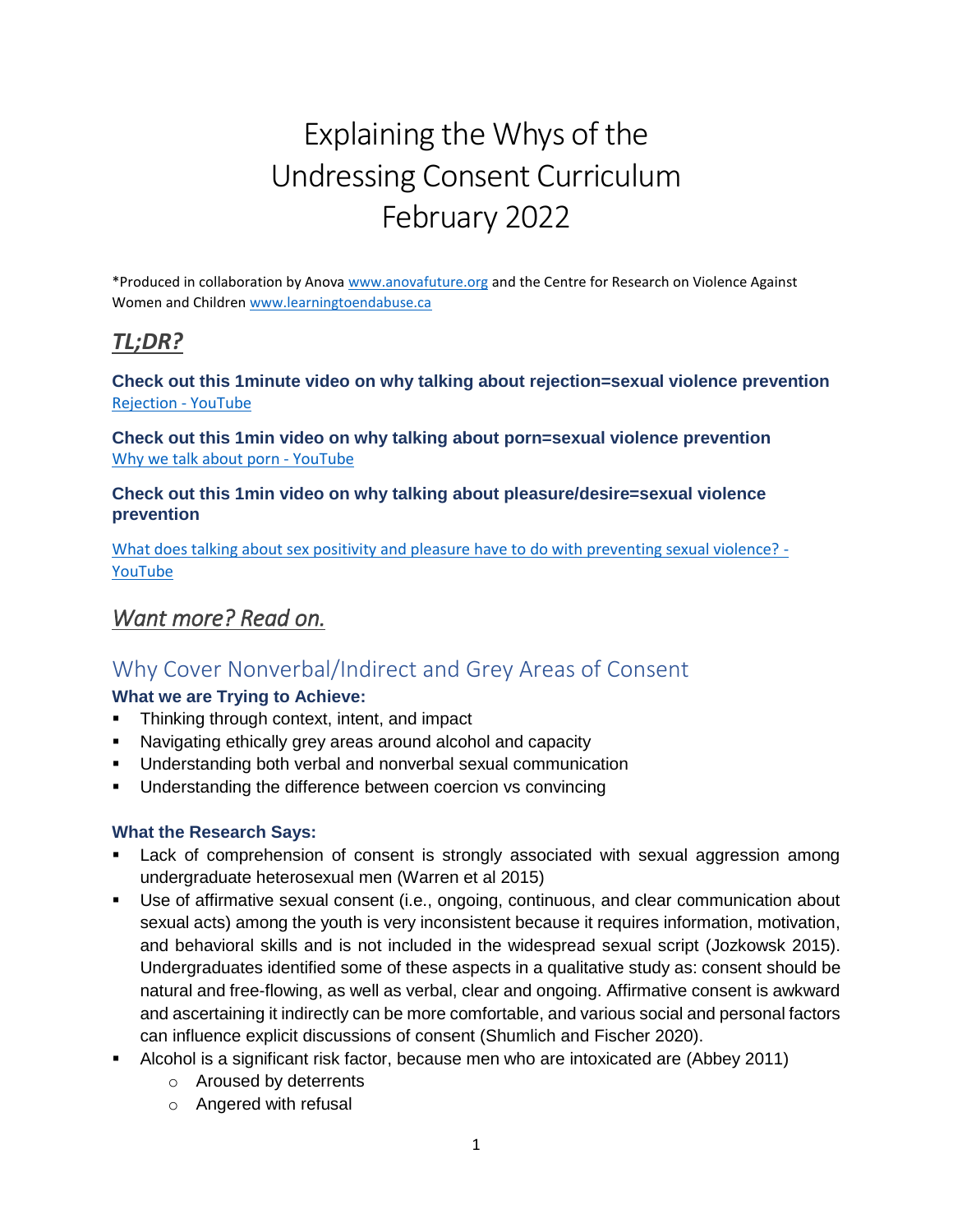o More likely to use force

### Why Focus on Porn and Sexual Scripts

#### **What We Are Trying to Achieve:**

- Consider where we learn about sexual values
- Reflect on how sexual scripts impact our behaviour and assumptions
- Recognize the gendered expectations around pleasure politics, lack of verbal navigating of consent and sexual initiation that porn and other sexual scripting sets up

#### **What the Research Says:**

- Rates of porn exposure are relatively high amongst youth, with majority of youth encountering some form of pornography prior to their first sexual encounter (see Sun et al., 2014). Moreover, porn tends to be a fairly common source of sex education for youth (Rideout, 2001), especially men (Sun et al., 2014).
- However, majority of mainstream (or popular) pornography tends to center around gendered sexual scripts, involving a male and female actor, that accept, and even encourage, male dominance over women, female degradation, and violence towards women (Bridges et al., 2010). For example, in their content analysis of most popular pornographic videos, Bridges and colleagues (2010) found that 88.2% of the scenes analyzed included at least one act of violence against the female actor, with the female actor displayed pleasure or responding neutrally to these acts. Mainstream pornographic content also often only focuses on male pleasure, as exhibited by centering of sexual acts that favor men's pleasure (e.g., oral performed on a man is more common than oral performed on a female) and by porn often ending when the male actor (visibly) ejaculates on the female actress (Bridges, 2010; Schauer, 2005). This commonality of visible ejaculation on the female, especially on their face, can also be seen as a form of male dominance and female denigration (Bridges, 2010; Schauer, 2005). These mainstream videos also do not include components of sexual intimacy (e.g., kissing, cuddling, emotional conversations (Bridges, 2010).
- **E** Based on past literature, Sun and colleagues (2018) proposed that for a lot of youth, pornography provides a gendered cognitive "sexual script" that tells youth how they themselves, and those around them, should be acting during sexual encounters.
- In their sample of undergraduate men, Sun and colleagues (2018) found that the more frequent men's porn use was, the more likely they were to try to replicate these acts in sexual encounters, request these acts from their partners, and have concerns over own sexual performance and body image. These findings remained significantly when controlling for age and were not mitigated by the participant's relationship status (Sun et al., 2018).

### Why Focus on Rejection

#### **What We are Trying to Achieve:**

- **•** Normalizing and de-personalizing rejection
- **Thinking about what rejection feels like, and why it can be so hard**
- **■** Identifying healthy ways to handle rejection, both in the moment and in the aftermath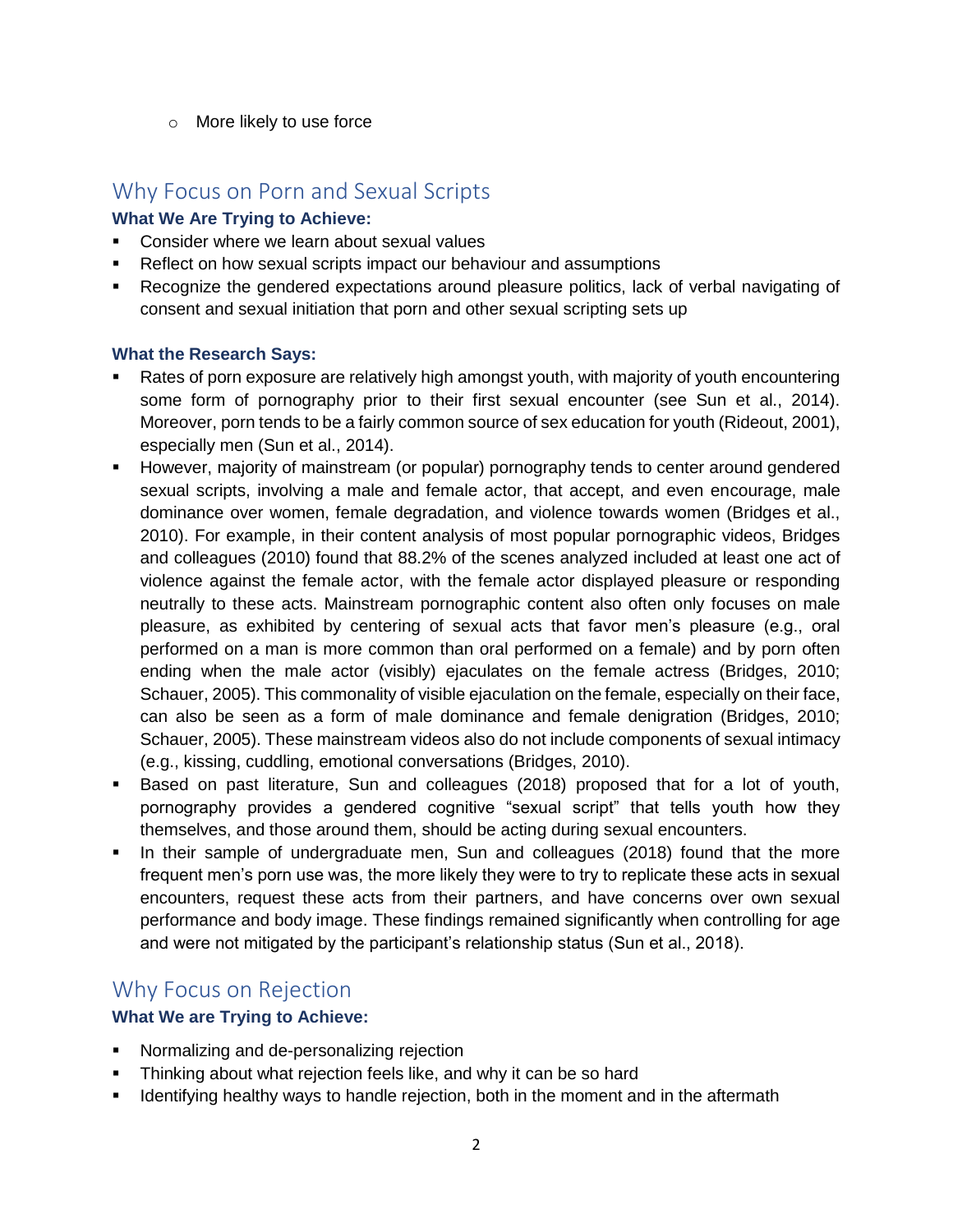#### **What the Research Says:**

Men's negative responses to romantic rejection can range from extreme forms of violence against women (e.g., stabbing, sexual assault, or murder) to more common, less extreme, forms of aggression such as name calling (e.g., "slut" or "bitch") and verbal threats of violence (Stratmoen et al., 2018; Woerner et al., 2018). Moreover, these aggressive responses can arise as a result of rejection from romantic partners, friends, acquaintances, or even strangers (Stratmoen et al., 2018; Woerner et al., 2018).

## Why Focus on Pleasure

#### **What We Are Trying to Achieve**

- **EXT** Increasing personal awareness of one's own sexual desires. This supports more quickly being able to identify when we don't like something that is happening in a sexual encounter, and increases our ability to get out of the situation. Importantly- it is never our fault if we don't recognize when it is something we do not want and/or cannot get out of the situation.
- Rewriting sexual scripts by considering our personal desires
- Normalizing the vast spectrum of sexualities and sexual preferences

#### **What the Research Says**

**•** Positive sex education, centering on the desires of women, is also critical in challenging these gendered sexual scripts that teach women to be more submissive during sex (Radke et al., 2020). By reinforcing women's right to pleasure, this form of education empowers them to play an active role within their sexual activities (Radke et al., 2020).

#### Sources Cited

Abbey, A. (2011). Alcohol's role in sexual violence perpetration: Theoretical explanations, existing evidence and future directions. Drug and alcohol review, 30(5), 481-489.

Bridges, A. J., Wosnitzer, R., Scharrer, E., Sun, C., & Liberman, R. (2010). Aggression and sexual behavior in best-selling pornography videos: a content analysis update. *Violence Against Women, 16*(10), 1065–1085.<https://doi.org/10.1177/1077801210382866>

Jozkowski, K. N. (2015). Beyond the dyad: An assessment of sexual assault prevention education focused on social determinants of sexual assault among college students. Violence against women, 21(7), 848-874.

Radtke, H. L., Barata, P. C., Senn, C. Y., Thurston, W. E., Hobden, K. L., Clark, I. R. N-C., & Eliasziw, M. (2020). Countering rape culture with resistance education. In D. Crocker, J. Minaker, & A. Nelund (Eds.), *Violence interrupted: Confronting sexual violence on university campuses*. McGill-Queen's University Press.